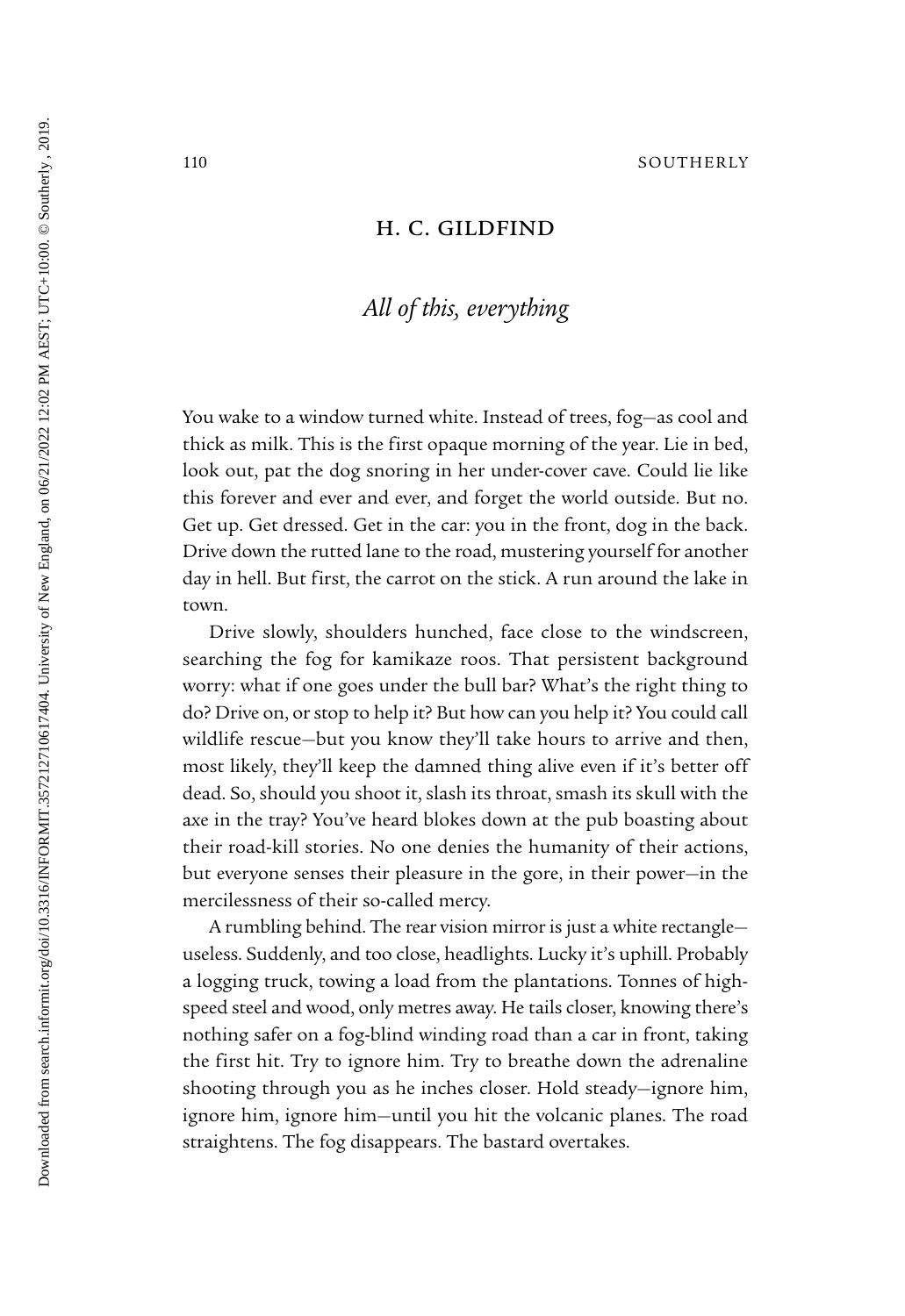Follow him onto the flat. Let him speed ahead into the diamondcut dawn as you gaze into the paddocks starred with fluro-lit milking sheds—they'll be heaving with peak-udder traffic. Hear the dog rise up from the back seat, this animal-full smellscape making her restless. She lays her head upon your shoulder, her cheek against yours. Ever familiar—ever strange—the warm breathing softness of this other creature who is so intensely and so particularly herself. Once in a while she licks your face, licks your ear, nibbles at its single diamond stud.

Carry on, like this, towards the twinkling town. Slow down past the wood mill with its strange steaming silos and Jenga-stacks of pine planks. Look over these to the lake, revealed only by the fog that hides it. Wonder, again, at how water seeks water—at why it clutches itself to itself so closely. Skirt the town's shaggy edges. Drive through the industrial estates and its scatter of derelict buildings: squatters and drug dens and brothels (so everyone says). Drive down the short steep road that marks a line between the bird sanctuary and the abattoir's gleaming white eight-foot fence. Here they are: the carrot—and the stick.

Sudden confusion. At the bottom of the hill, next to the cloudshrouded lake where there's usually a big open space to park in, there's a double story building.

It wasn't there yesterday.

Slow slow *slow* right down. Crawl closer. Disconcertion, cold in the vein, that old fear flickering. (Others' warnings from long ago—from when there were others—about what is a natural, healthy, right and wrong way to live. Warnings about what solitude does to a brain.)

Roll past the mysterious structure. Look closely. You're not mad not today. Do a u-turn and drive back. It's just a livestock truck, parked at a funny angle. It's just a driver pulled over, waiting for the bloodyards to open.

Pull in behind him. Sit for a moment. Wonder if it's foolish to park a white ute in a white fog behind a sleepy driver in a truck with a housesized trailer. But this run is the only thing that gets you up in the morning. This run is what makes bad things better. You need it—that heart-pumping movement alongside silty silver water on flat-packed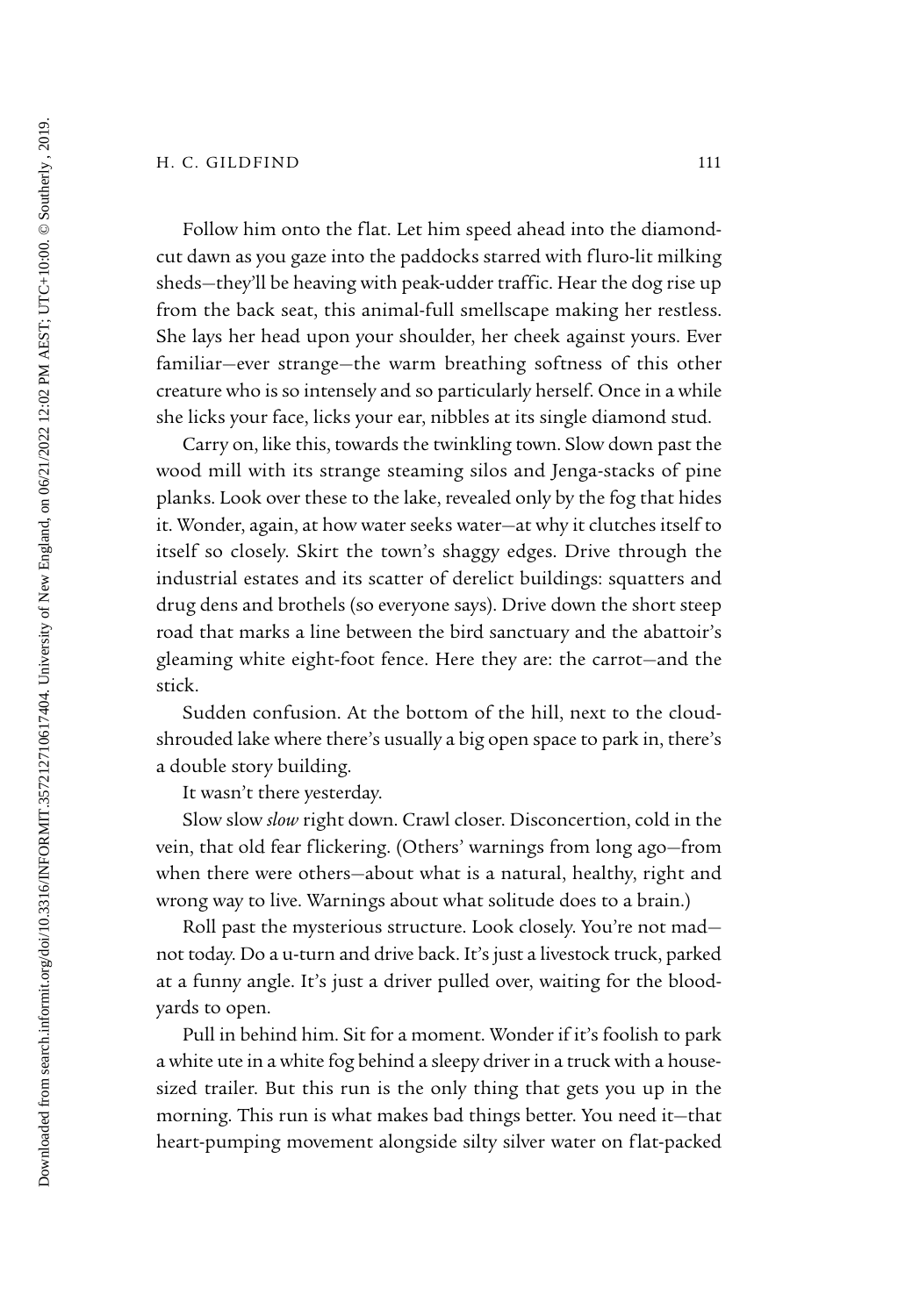gravel with pelicans and swans and spoonbills and swallows and a sky swelling with sunrise.

Get out of the car, dog on lead. Walk past the rear of the truck. Look up: three stories of sheep steaming up their own fog. Inhale it: grass, lanolin, shit, piss—warm smells, as repellent and comforting as the smells of any another living, breathing, eating, defecating thing. No bleating. No bah-bah-bahhing. Just the perpetual wordless noise of perpetual motion. Scores of lungs and mouths and noses rasping air. Scores of small hooves scuffling, stamping, trying to find footing but finding no space at all to move in. Look at them, pressed against the wooden-planked walls so that their stomachs, faces, ears and—here and there—entire legs stick out from between the slats, suspended in mid-air. You see one sheep lying on its side, trapped underhoof with a smear of shit across its soft floor-pressed muzzle. You watch another get pissed on from above. It doesn't seem to notice, doesn't seem to mind. You step closer and put your face up against a gap. You recoil. The shock of them: those eyes—those alien ovine ellipses—staring straight back at you.

Walk along the trailer. Your dog suddenly strains forwards, sniffing wildly. You see what her nose has seen. Three narrow metal cages welded to the chassis under the truck. Two cages are closed, locked, empty. One is open, with a puddle of vomit next to it—or is it shit? Adrenaline ices your skin, your body knowing that another dog is near and that, secured or not, big or small, young or old, it's as likely as any to go for you. A movement between the massive tyres. Your dog freezes—and so do you. A scuffling sound. And there, morphing from the shadows and chained to an axle—a scruffy mongrel. Small. Pick-upable. A curly kind of dog. One of those cross-bred Oodles—what do they call them? Spoodles? Cavoodles? Labradoodles? One of those fashionable dogs though this one is filthy, its white curls matted into grey dreadlocks. As it moves, you see long dark nipples tapering loose teats that swing from her saggy overstretched stomach. She slinks forwards, looking up covertly from under her curly fringe. Stops. Sniffs. Sidles closer until her chain tautens. She pauses. Sniffs and sniffs. Your dog belly-crawls towards her. Tentatively, they touch noses—then lick each other's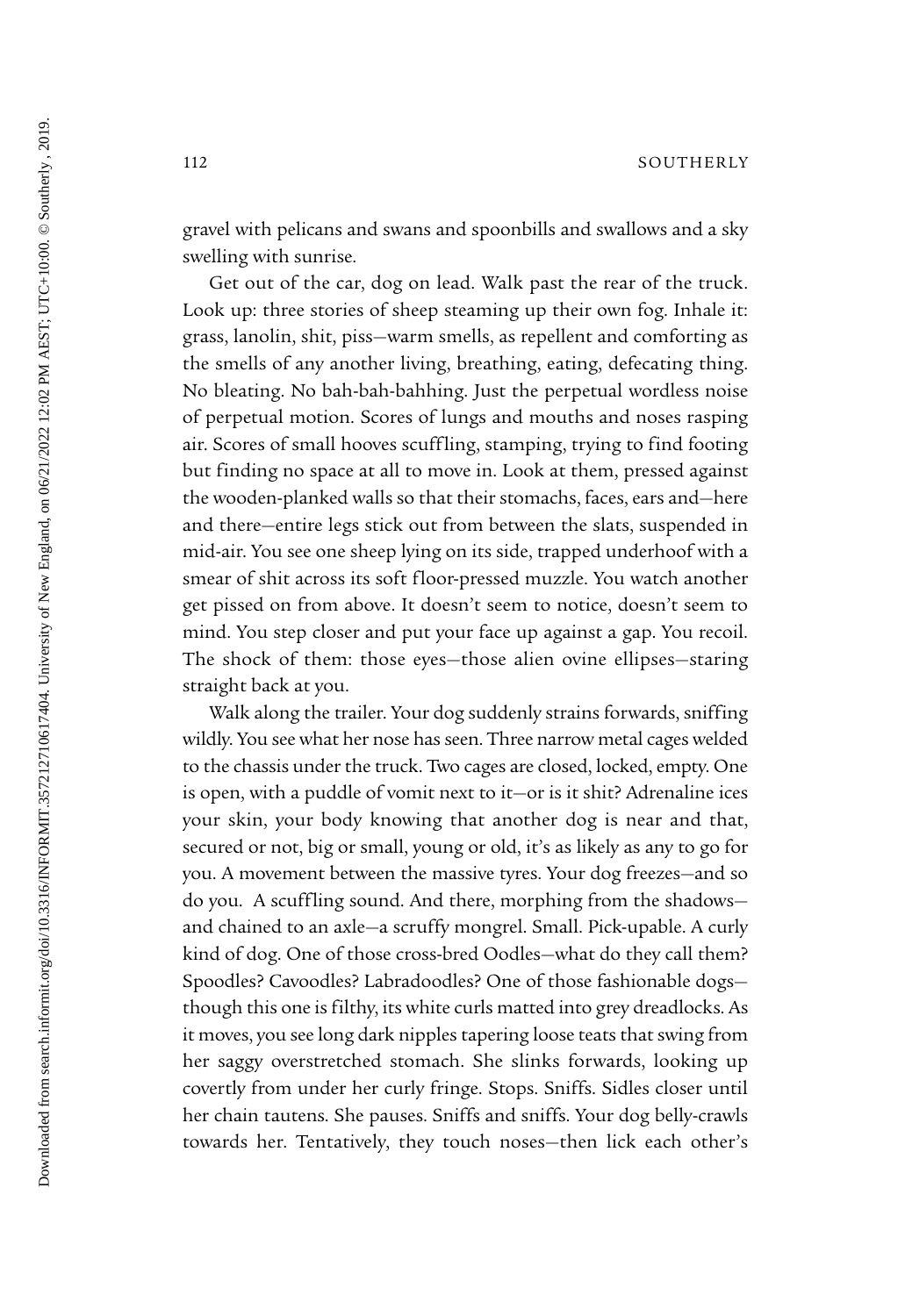muzzles. Lick, lick, lick. Satisfied, the curly dog trots back to the tyres and keels over in the dirt between them: off to sleep.

You pull your dog to heel. Look again at those cages welded beneath the chassis. See the toy dog, teddy dog, lap dog—a kid's dog—balled up tight and being thrown about as the truck flies along the freeway with only a sliver of steel between her and the rushing road. Think of the noise. The scream of air brakes. Think of the face-cutting—eyecutting—stone chips. Think of the tar-boil of bitumen in summer. Think of the cold and wet and mud of winter.

Walk past the driver's cabin. Its windows are open. A radio plays low. There's no one in sight, but you can feel his presence, feel it everywhere. Try to imagine him—this man who thinks that all of this is okay. No, cannot imagine him. Cannot imagine the mind that thinks it is okay to stack sheep like sacks. That it's okay to store a dog like luggage. That dog wool and sheep wool engrained with muck is okay, okay, okay. Cannot imagine a person who thinks that these creatures cannot think or feel or know just what it is that's done to them. Stand back. Stare down the length of the truck. Recall the accusation of the mocked few, the accusation that has haunted you since you saw it spat at the world by someone on TV: that this here, this truck, represents nothing less than an eternal Treblinka.

Hurry away. Begin to run along the water's edge. Focus on this, the run that makes the intolerable tolerable. But you cannot see your lake at all today. Even the birds—and their busy morning chatter—have been gulped by fog. You can only hear your breath and your heart and the gravel-crunch of feet and paws falling in time to the tune of that unasked for soundtrack. Tre-blin-ka. Tre-blin-ka. Tre-blin-ka.

It's not anger that comes. It's nausea. It's fear. So run harder. Suck in that cool white air. Suck it in. But the belly-gut of knowing surges up anyway—acid—searing your insides with the immutable fact that the unimaginable is real and it is everywhere. Yes, the unimaginable all of this, everything—is real and it is everywhere all the time.

Jerk the lead to hurry the dog along. She resists, making the choker slide up around her ears. Jerk it again, though you know you might hurt her. She relents, speeds up, flashes you that will-remember-this-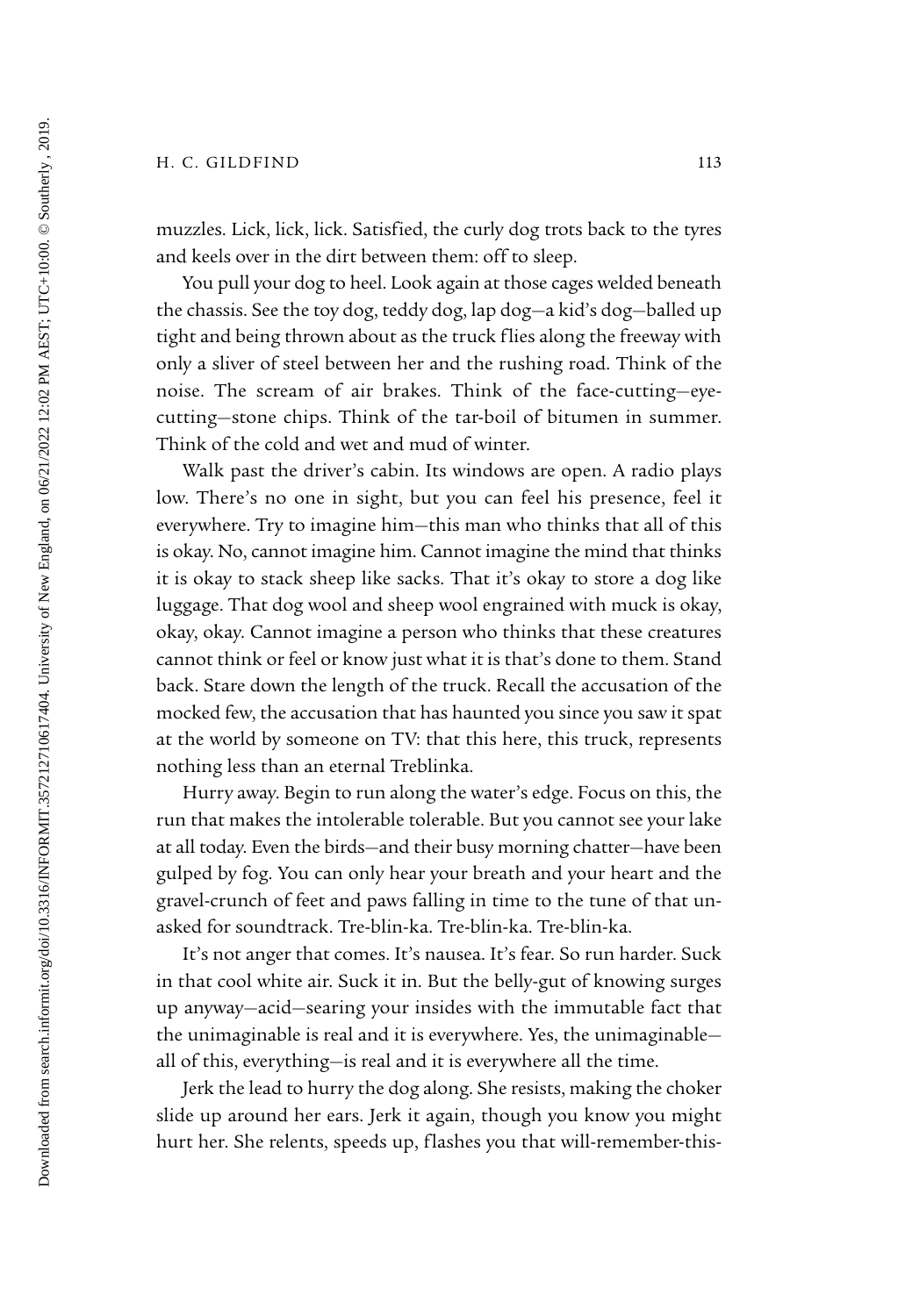later look—defiant but resigned, and oblivious to the caricature the fog has made of her soft black face: her dew-edged lashes and whiskers and goatee and ears have been transformed into cartoonish white lines. Joy rushes through you—this profound, inarticulable, unexpected love for her. Guilt chases it. And shame. You think of all the people who refuse to ponder the line between protection and possession, care and control, symbiosis and enslavement—and the consequences of convenience. You think of yourself. Your work. Your wage. Your own refusals and rationales.

Creatures materialise on the footpath ahead. A cyclist, heard before seen, clatters past, nodding hello. A many-legged form appears: a man with three sausage dogs rolling underfoot. He stands to one side to let you pass. Two figures approach. Two old men talking in another language, turned towards each other, one with his hand on the other's arm: neither looks up. Keep running.

Try not to picture your white ute parked in the white fog behind a truck blinded by its own heaving backside. Undoubtedly a stupid place to park. But you were taken by surprise—didn't, couldn't think. You're thinking now. You see the driver descend from his bed at the top of his cabin. See him, sleepy, turn on the ignition and casually let the truck roll back into the ute, not even hearing the crunch of metal. Run harder. Again, see the driver appear groggy in his seat. See him start the truck and, instead of rolling backwards, see him lurch forwards and gear up the hill to the blood-yards, his chained-up dog forgotten. Keep running. See him park at the abattoir. See him jump out of the cabin, look around. See him hesitate, walk a few steps then bend down by the back wheels and swear at the stupid mangled mutt for getting herself killed. Run.

The loop is nearly finished and suddenly—just like that—the fog begins to lift. Within minutes, it has thinned to nothing. Magic. The lake reappears, and so does the sky, each reflecting the other—pale, turquoise, luminous. Low clouds crack open. Golden rays beam down, creating a scene as tacky and beautiful as a postcard from heaven—a scene marred only by the black blot of the sheep truck and the whitewalled maze creeping up and over the hill behind it. Run towards them.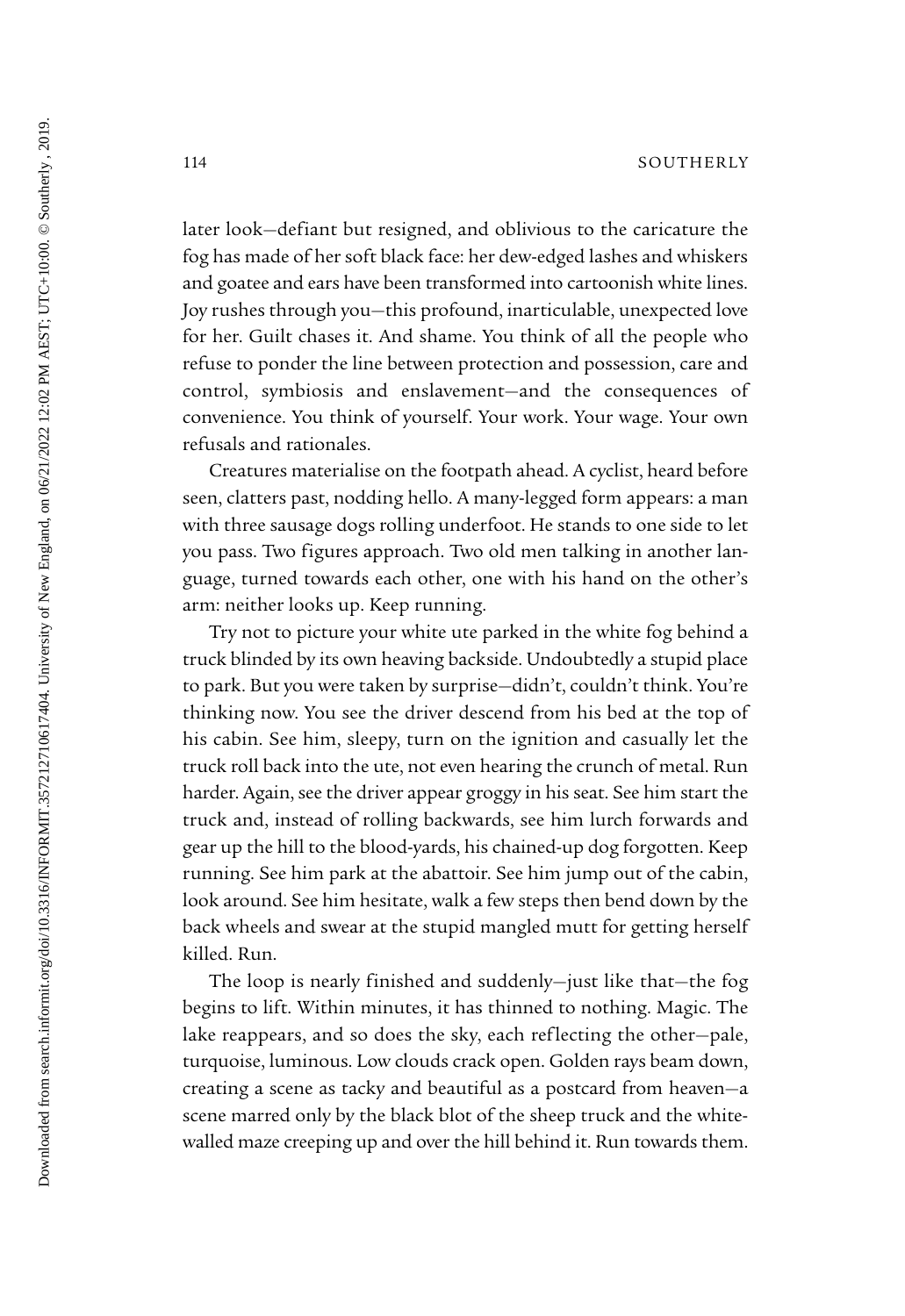## H. C. GILDFIND 115

Startle at the sudden jumbo-jet descent of two pelicans: albatrosswinged, fat as turkeys, they swoop in smooth and fly alongside you—in tandem with you. They splutter to a stop, then glide along with instant grace. Run faster. Nearly there. Now, you can smell the sheep. Now, you can see the white blurs of their faces through the gapped wooden slats of the trailer. Still no sign of the driver. The filthy mutt appears. Sits. Yawns. Watches you walk past.

Of course, the ute is fine. Open the back door. Your dog leaps in. Get in the front and switch on the ignition. Reverse away from the truck and point the ute towards the road. Stop. Take one last look. The little dog stands and then bows, her backside up, her long-titted chest pressed to the dirt, her snout straining towards the beam-struck sky. Watch how all of her—every single filthy part of her—luxuriates in the innate bodily satisfaction of the everydog. Pull out onto the road. Drive up the hill. Turn into the open gate and pass through the corrugated walls of steel. Park the car. Let the dog out. She knows the deal. She hops into the tray. Sits on her blanket. Lets you chain her up. Awaits your offering of food and water. You give her a pat, then wander down to the change rooms. Get your gear on. Get to work.

Hours later, exhausted, you finally return home. You scrub yourself raw in the shower. Then, the bed beckons. Though it's only 4 pm, you get under the covers—just for a little while. You doze. You awaken when a big wet nose roughly nudges your face. You do as you're told. Lift the covers. In she hops, turning around and around and around then nesting in the warm dark safety of her under-cover cave.

Two animals—you sleep together.

Two animals—you warm each other.

You do not know what's natural or healthy, right or wrong. You do not know anything, except that you could lie like this forever and ever and ever, and forget the world outside. But instead, you're dozing into a daymare. Dozing into a daymare of a hulk anchored to a cloud. You're running from a hulk full of feeling into a fog full of spectres. You're running on a path that keeps looping back on itself, returning you again and again to that everywhere-nowhere man and the little cages and the big cage and the breeding bitch and the stories of sheep